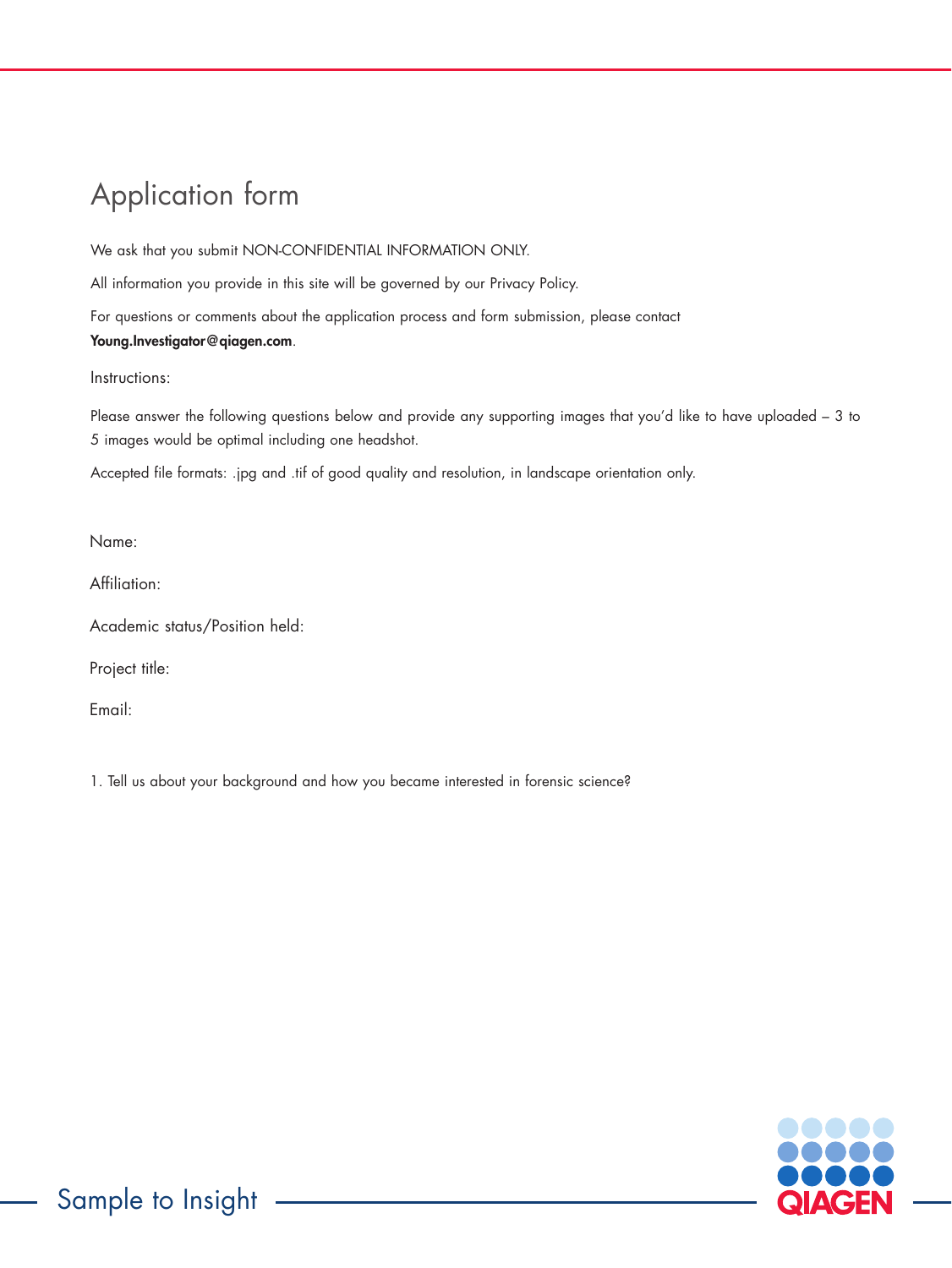2. Can you provide a summary of the project you are working on?

3. Please describe your typical day in the lab.

4. What do you find most interesting about your project? Have you seen any surprising results?

5. What are the benefits of your project?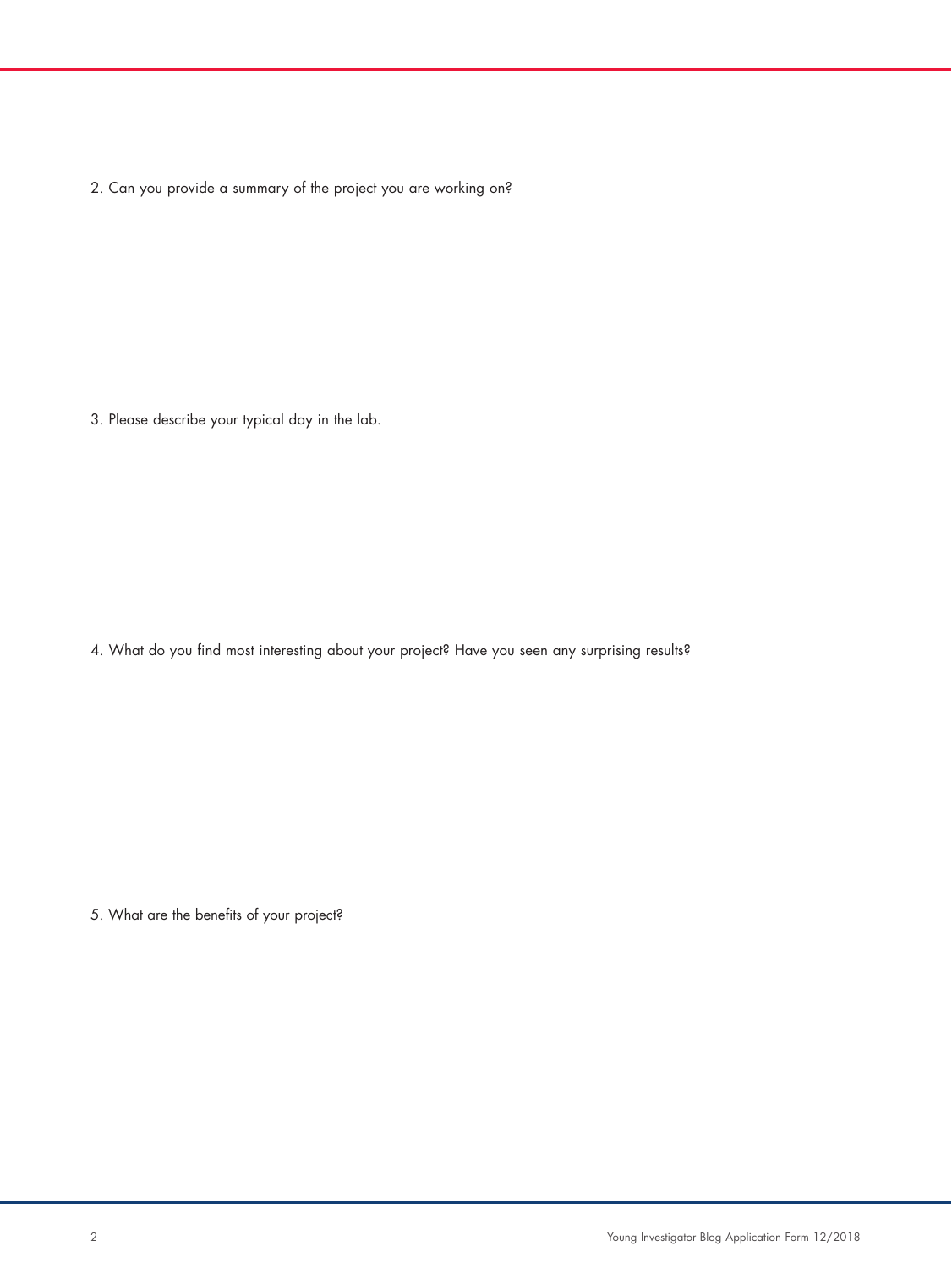6. What are the major challenges faced while working on your project and how do you overcome them?

7. Which QIAGEN products do you use and what do you like about the products?

8. Outside of forensic science, what are your hobbies?